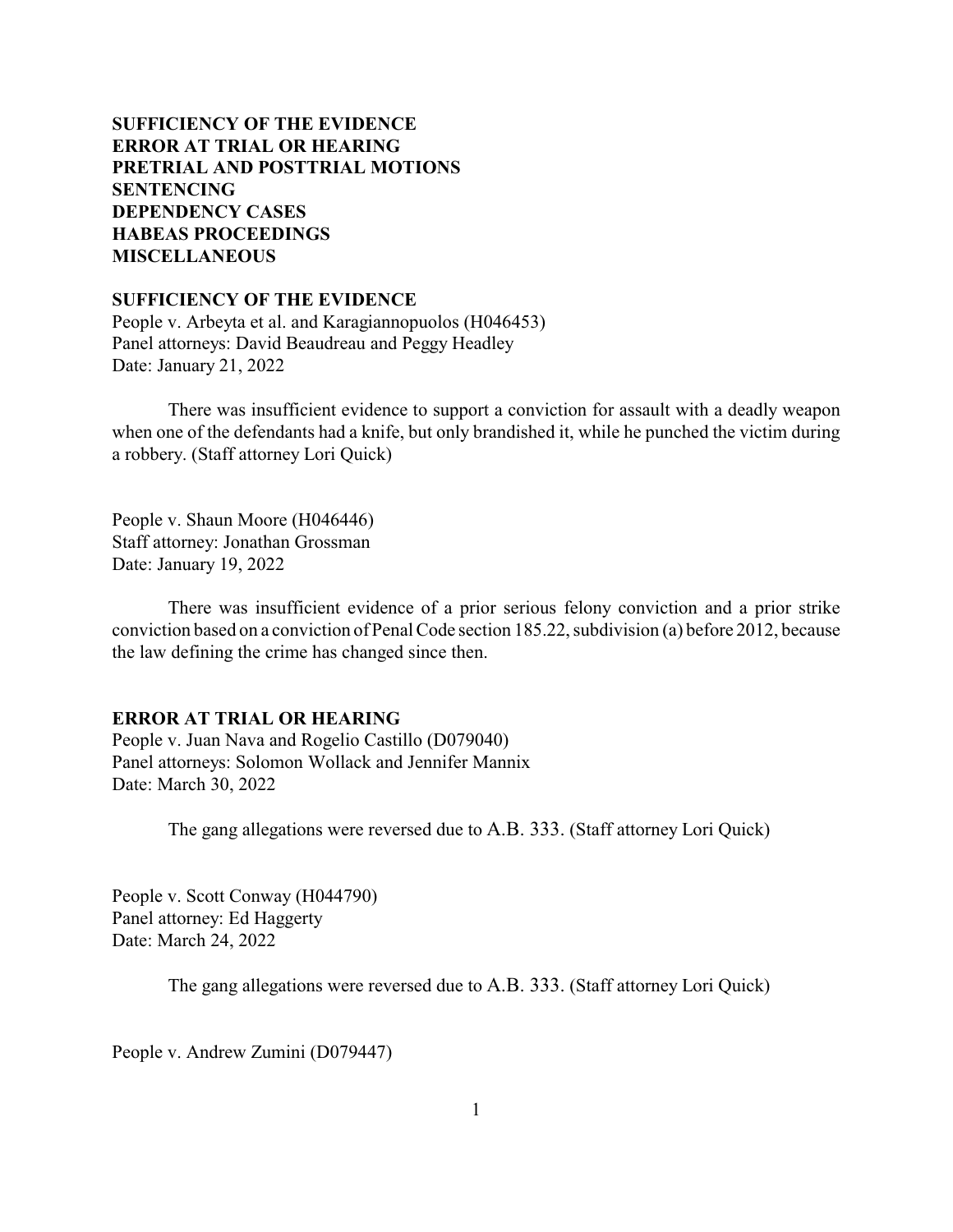<span id="page-1-0"></span>Panel attorney: Solomon Wollack Date: March 11, 2022

Appellant's murder conviction was reversed because the court improperlyexcluded evidence of the victim's prior threats and violence toward appellant, which was relevant to the claim of selfdefense. (Staff attorney Patrick McKenna)

People v. Cesar Rosales (H045615) Panel attorney: Patricia Lai Date: February 28, 2022

The gang crime, gang enhancements, and gang murder special circumstance were reversed due to A.B. 333. (Staff attorney Patrick McKenna)

People v. David Russell (H046908) Panel attorney: Candace Hale Date: January 31, 2022

The defendant could not be convicted of both kidnapping and aggravated kidnapping. Further the punishment for assault by force likely to cause great bodily injury must be stayed pursuant to Penal Code section 654. (Staff attorney Anna Stuart)

#### **PRETRIAL AND POSTTRIAL MOTIONS**

People v. Jackson Dapont (H047903) Panel attorney: Shannon Chase Date: March 24, 2022

CDCR reported the sentence was unauthorized. Without transporting the defendant. the trial court exercised its discretion in modifying the sentence. The court of appeal reversed, holding that resentencing without the defendant violated his right to be present. (Staff attorney Lori Quick)

People v. Jacob Benitez (H048647) Panel attorney: Don Landis Date: March 14, 2022

The order denying recalling the sentence under former Penal Code section  $1170(d)(1)$  was reversed in light of the changes brought by A.B. 1540. (Staff attorney William Robinson)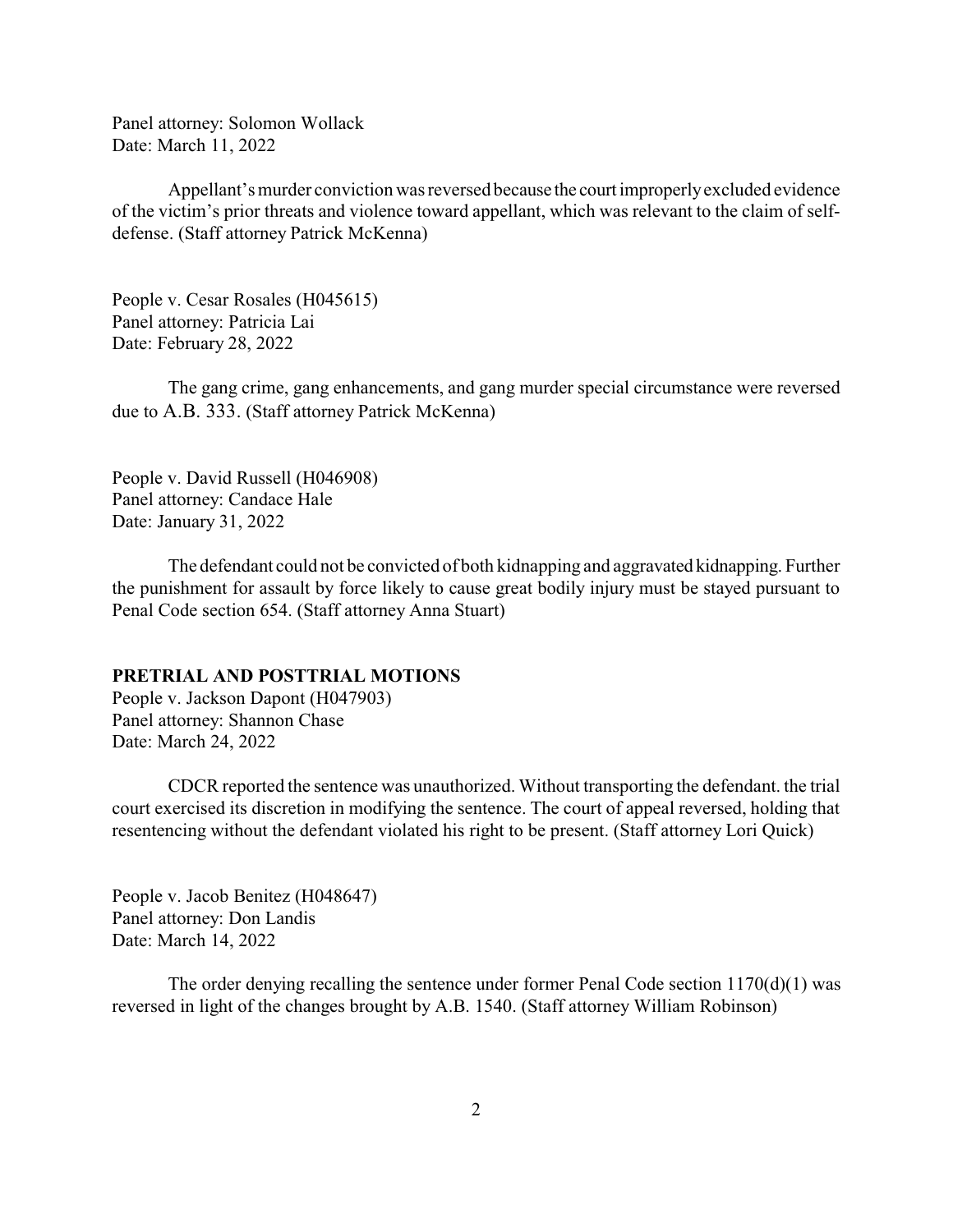People v. Marcellous Drummer (H048576) Panel attorney: Alan Siraco Date: March 9, 2022

The order summarily denying appellant's petition to vacate the murder conviction under Penal Code section 1170.95 was reversed. A felony murder special circumstance before *Banks* did not preclude relief. (Staff attorney Patrick McKenna)

People v. Alex Rosales (H048876) Staff Attorney: Lori Quick Date: March 8, 2022

The order summarily denying appellant's petition to vacate the murder conviction under Penal Code section 1170.95 was reversed. A felony murder special circumstance before *Banks* did not preclude relief. (Staff attorney Patrick McKenna)

People v. Matthew Jennings (H049043) Panel attorney: Vanessa Place Date: February 17, 2022

The court held a felony murder special circumstance finding before *People v. Banks* (2015) 61 Cal.4th 788 did not automatically preclude relief under S.B. 1437. (Staff attorney Jonathan Grossman)

People v. Love Miller (H047367) Panel attorney: Edward Mahler Date: February 15, 2022

The order summarily denying an S.B. 1437 petition was reversed because the trial court impermissibly made factual findings in determining there was not a prima facie case. (Staff attorney William Robinson)

People v. Richard Ambroise (H046633) Panel attorney: Paul Kleven Date: February 8, 2022

Telephone calls from the defendant at the jail were recorded. Some of the recorded calls were given to the district attorney's office. Because there might not have been a mandatorywarning at the beginning of some calls that they were being recorded, the district attorney's office was not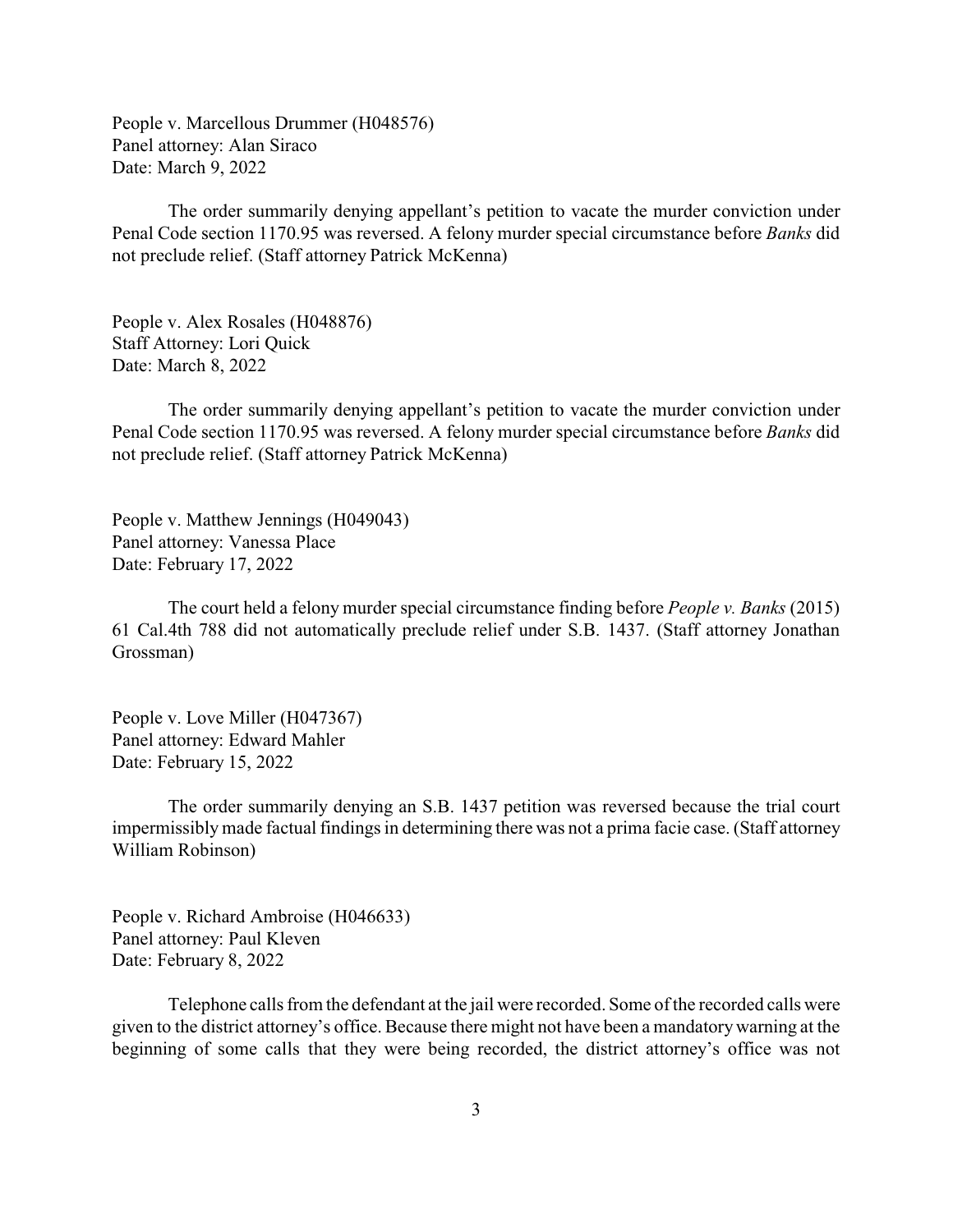authorized to retain those calls for more than 90 days under the Electronic Communication Privacy Act. The matter was remanded for the trial court to determine which calls were involved. (Staff attorney Anna Stuart)

People v. Uriel Luengas (H048788) Panel attorney: Karriem Baker Date: February 7, 2022

The trial court denied the request by CDCR to resentence appellant pursuant to Penal Code section 1170, subdivision (d). The matter must be remanded in light of A.B. 1540. (Staff attorney William Robinson)

People v. Danny Franco (H047797) Panel attorney: Michael McCormick Date: February 3, 2022

Appellant had been convicted of attempted murder. He appealed the denial of his S.B. 1437 petition. The matter was reversed in light of S.B. 775. (Staff attorney Jonathan Grossman)

People v. Sherwin McDonald (H048826) Staff attorney: Joe Doyle Date: January 27, 2022

In light of S.B. 775, the matter was remanded to consider the defendant's petition to vacate his conviction for attempted murder under S.B. 1437.

People v. Manuel Mendoza (H048031) Staff attorney: Lori Quick Date: January 25, 2022

CDCR recommended the court recall the defendant's sentence to consider dismissing a prior serious felony conviction under S.B. 1393, though the enhancement was mandatory at the time of the sentencing hearing The court denied the request on the ground that S.B. 1393 did not apply retroactivelyto final sentences. The Court of Appeal reversed. CDCR's request to recall the sentence under former Penal Code section 1170(d) gave the court the authority to consider dismissing the prior conviction. Further, the court on remand shall consider its new discretionary guidelines under A.B. 1540.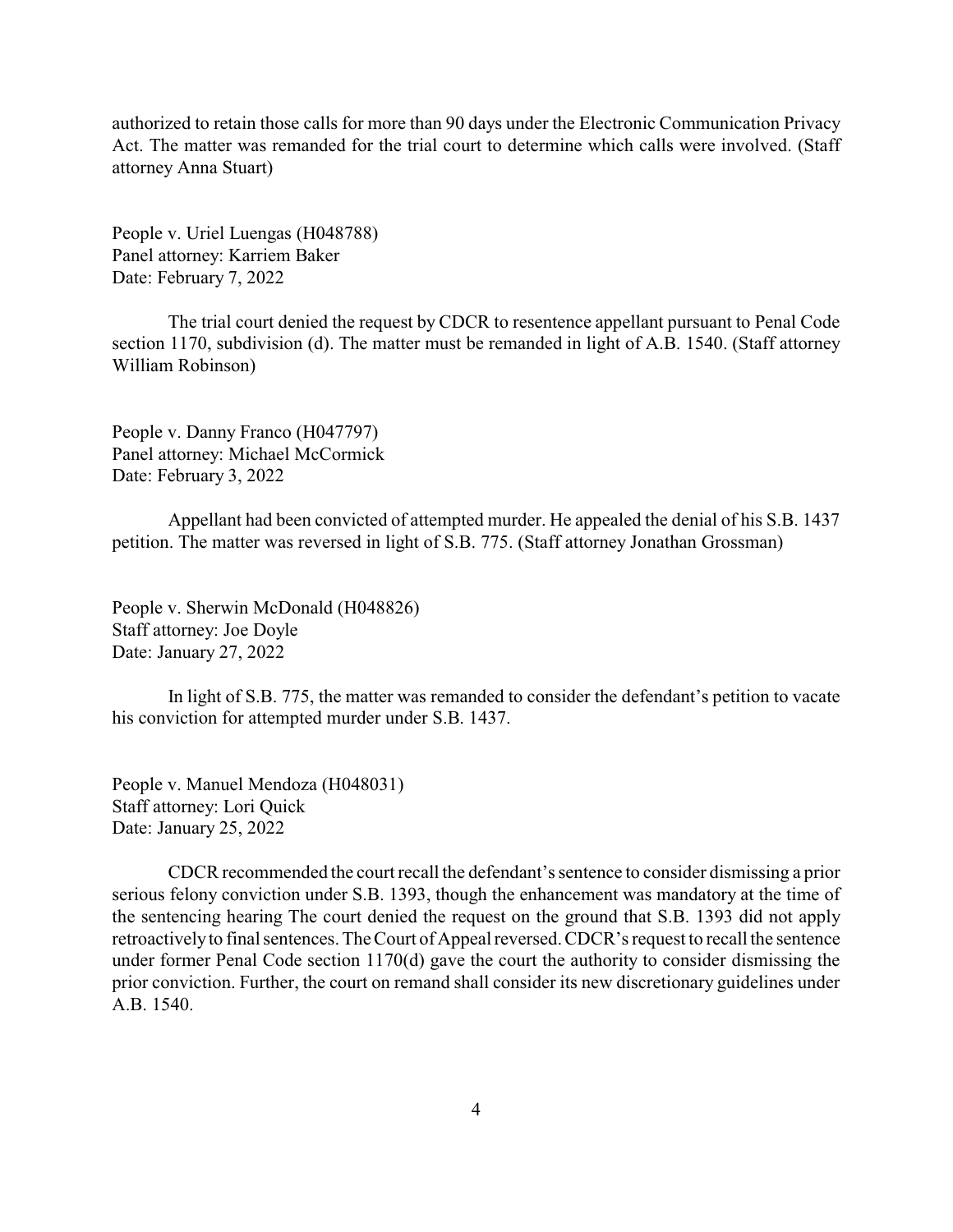### <span id="page-4-0"></span>**SENTENCING**

People v. Scott Webb (H045312) Panel attorney: James Thomson Date: March 28, 2022

The matter was remanded to give the court the opportunity to exercise its discretion whether to dismiss the prior serious felony conviction under S.B. 1393. (Staff attorney Lori Quick)

People v. Juan Fonseca (H048030) Panel attorney: Jeff Glick Date: March 24, 2022

The court miscalculated the amount of the court security fee and the court administration fee. (Staff attorney Jonathan Grossman)

People v. Dabid Duran (H049118) Panel attorney: Susannah McNamara Date: March 16, 2022

Unpaid portions of the criminal justice fee is unenforceable under A.B. 1869. (Staff attorney Anna Stuart)

People v. Sally Foster (H048344) Panel attorney: David Beaudreau Date: March 16, 2022

Unpaid portions of the probation supervision fee is unenforceable under A.B. 1869, and the length of probation is limited by A.B. 1950. (Staff attorney William Robinson)

People v. Soulik (H049254) Panel attorney: Laura Arnold Date: March 15, 2022

There was insufficient evidence to require gang registration. (Staff attorney Anna Stuart)

People v. Nicholas Ortiz (H048364) Panel attorney: Kathleen Sherman Date: March 10, 2022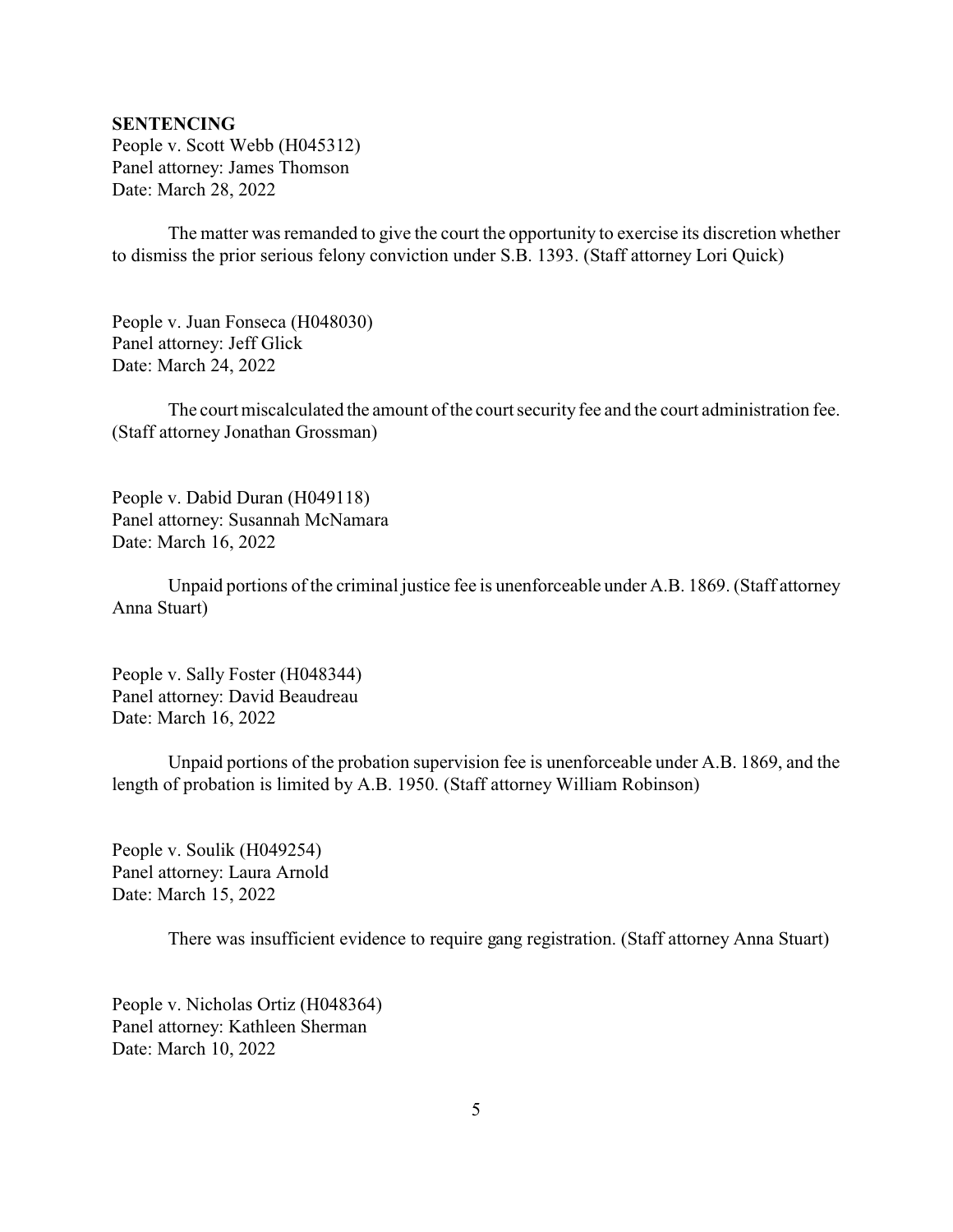The length of probation is limited by A.B. 1950, and one of the probation conditions should be stricken as being duplicative (Staff attorney Anna Stuart)

People v. Fabian Alvarado (H048753) Panel attorney: George Schraer Date: March 9, 2022

The matter was remanded to give the court an opportunity to exercise its discretion to impose a lesser enhancement to Penal Code section 12022.53(d). (Staff attorney Lori Quick)

People v. Fidadelfo Ortiz (H046704) Panel attorney: Kyle Gee Date: March 2, 2022

Unpaid portions of the criminal justice fee is unenforceable under A.B. 1869. (Staff attorney Lori Quick)

People v. Michael Edwards (H048646) Panel attorney: William Safford Date: March 1, 2022

Appellant was entitled to resentencing under S.B. 567. (Staff attorney Lori Quick)

People v. Fidadelfo Ortiz (H046704) Panel attorney: Kyle Gee Date: March 2, 2022

Unpaid portions of the criminal justice fee is unenforceable under A.B. 1869. (Staff attorney Lori Quick)

People v. Michael Edwards (H048646) Panel attorney: William Safford Date: March 1, 2022

Appellant was entitled to resentencing under S.B. 567. (Staff attorney Lori Quick)

People v. Jose Barajas (H047465)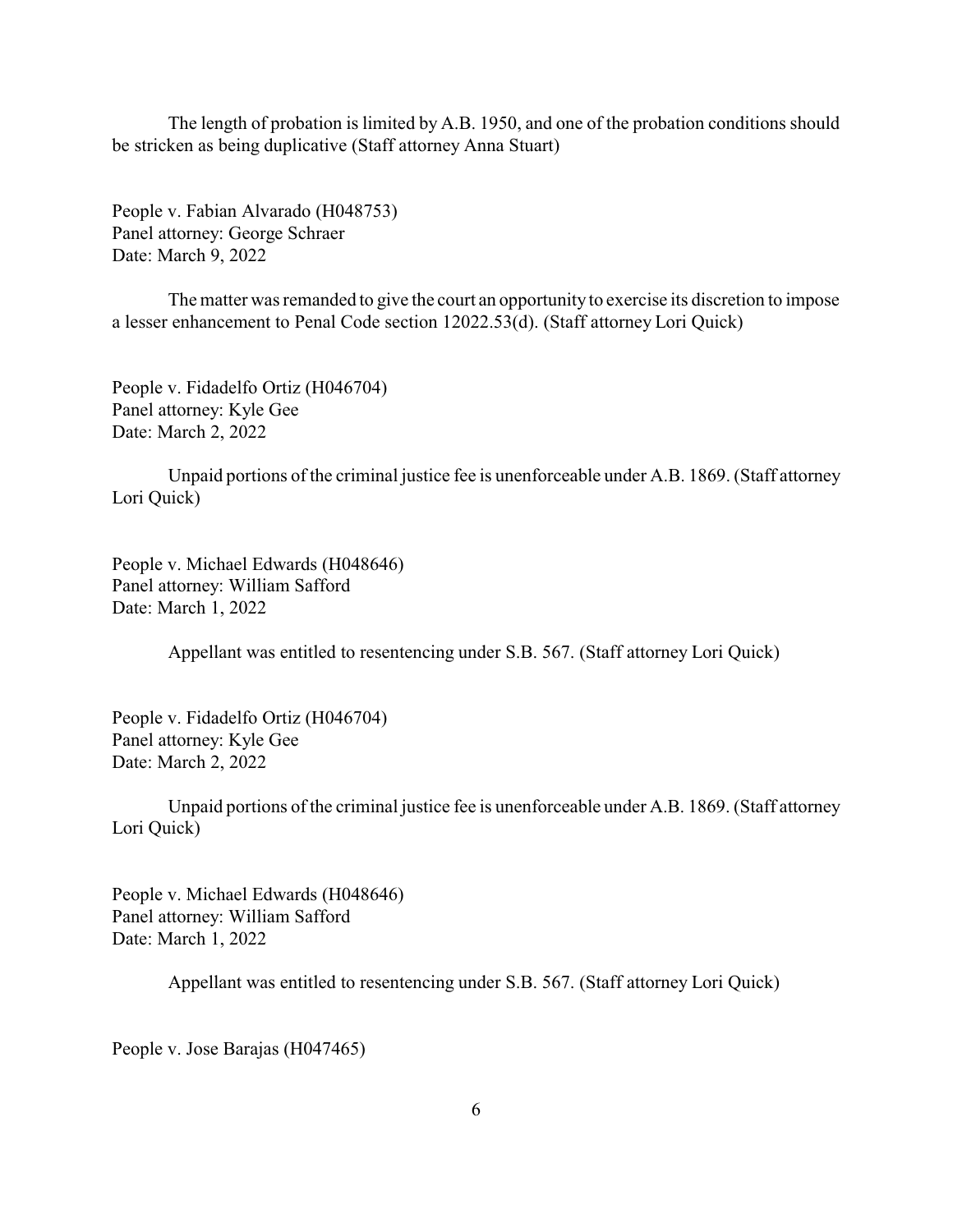Panel attorney: Steven Torres Date: February 28, 2022

The matter was remanded for the court to exercise its discretion under S.B. 567 (presumption to impose the middle term). (Staff attorney Anna Stuart)

In re J.S. (H047756) Panel attorney: Eileen Manning-Villar Date: February 18, 2022

The juvenile court miscalculated the maximum time of confinement because the punishment for two counts should have been stayed under Penal Code section 654 and because S.B. 823 requires using the middle term, not the upper term, of the principal term in calculating the maximum confinement time at the Department of Juvenile Justice. (Staff attorney Lori Quick)

People v. Jacob Martinez (H048905) Panel attorney: Maggie Shrout Date: February 7, 2022

Unpaid portions of the criminal justice fee is unenforceable under A.B. 1869. (Staff attorney Joe Doyle)

People v. Eddie Criado (H048757) Panel attorney: Paul Kraus Date: February 7, 2022

The prison prior must be dismissed in light of S.B. 567. (Staff attorney Paul Couenhoven)

People v. Jesse Yanez (H044528) Panel attorney: Steven Torres Date: February 4, 2022

The punishment for assault with a firearm or robbery should have been stayed under Penal Code section 654. The matter must be remanded for the trial court to exercise its new discretion as to which punishment should be stayed. At resentencing, the trial court shall also exercise its discretion under new sentencing laws to determine if the firearms enhancement should be dismissed or reduced, if the defendant should receive the middle term, and whether the prison prior shall be dismissed. (Staff attorney Lori Quick)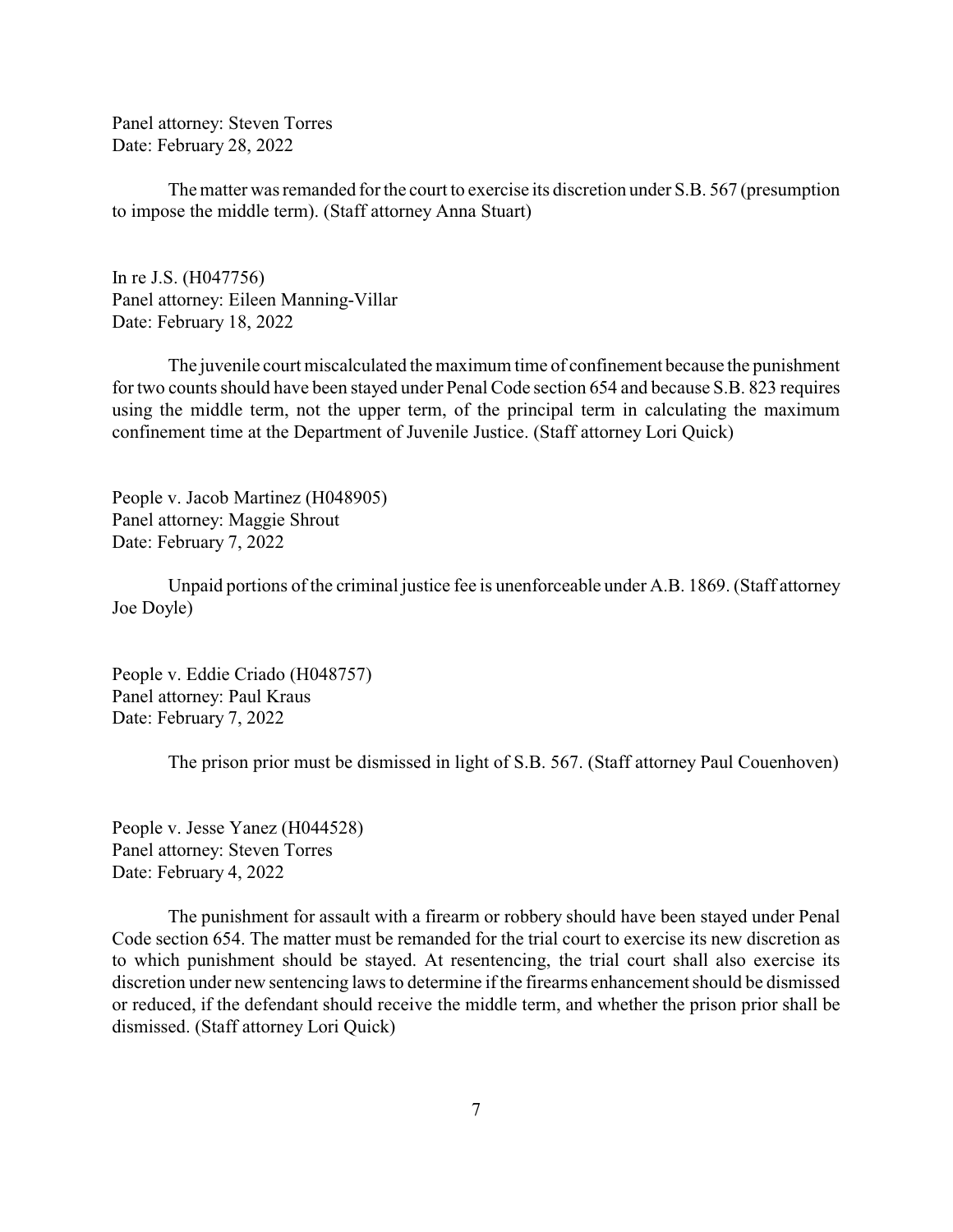<span id="page-7-0"></span>People v. Jeffrey Orozco (H046401) Panel attorney: Paul Kleven Date: January 27, 2022

The matter was remanded to give the court the opportunity to exercise its discretion whether to dismiss the prior serious felony conviction under S.B. 1393. (Staff attorney William Robinson)

People v. Romero (H047034) Panel attorney: Patricia Lai Date: January 19, 2022

The matter was remanded so that the court could exercise its discretion under A.B. 518 (can stay the longer punishment under Pen. Code, § 654). (Staff attorney Anna Stuart)

People v. Patrick Simmons (H046379) Panel attorney: Ed Haggerty Date: January 18, 2022

The matter was remanded for the court to exercise its discretion under S.B. 567 (presumption to impose the middle term), A.B. 124 (presumption to impose the lower term) and A.B. 518 (can stay the longer punishment under Pen. Code, § 654). (Staff attorney Patrick McKenna)

People v. Kencio Mendiola (H047240) Staff attorney: Anna Stuart January 4, 2022

The matter was remanded for the court to exercise its discretion under S.B 620 (authority to strike firearms enhancement).

#### **DEPENDENCY CASES**

In re A.G. (H049216) Panel attorney: Leslie Barry Date: March 10, 2022

The court erred in finding the child to be adoptable. (Staff attorney Joe Doyle)

In re B.H. (H049048) Panel attorney: Elaine Henderson Date: February 9, 2022